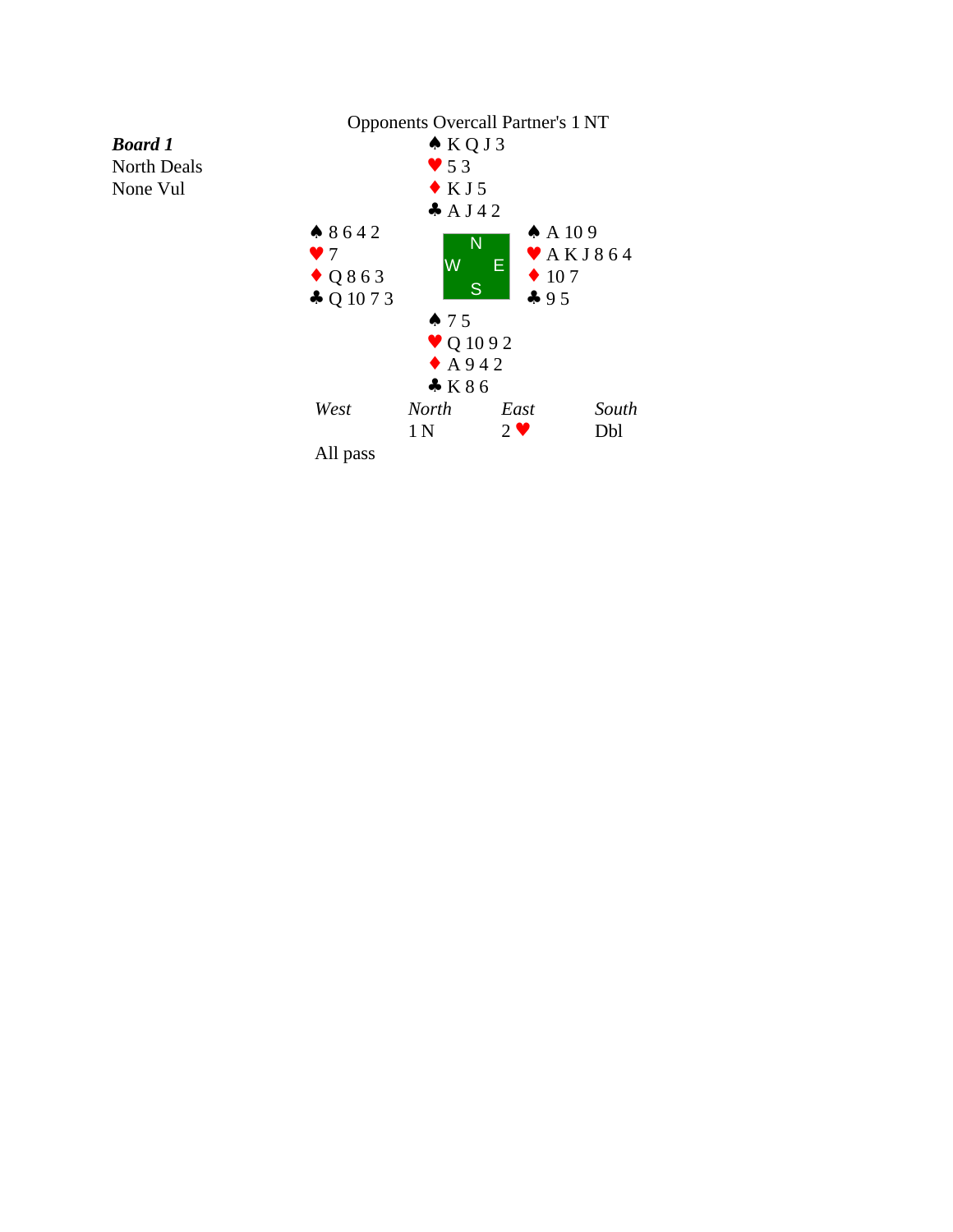## *Board 2* North Deals N-S Vul

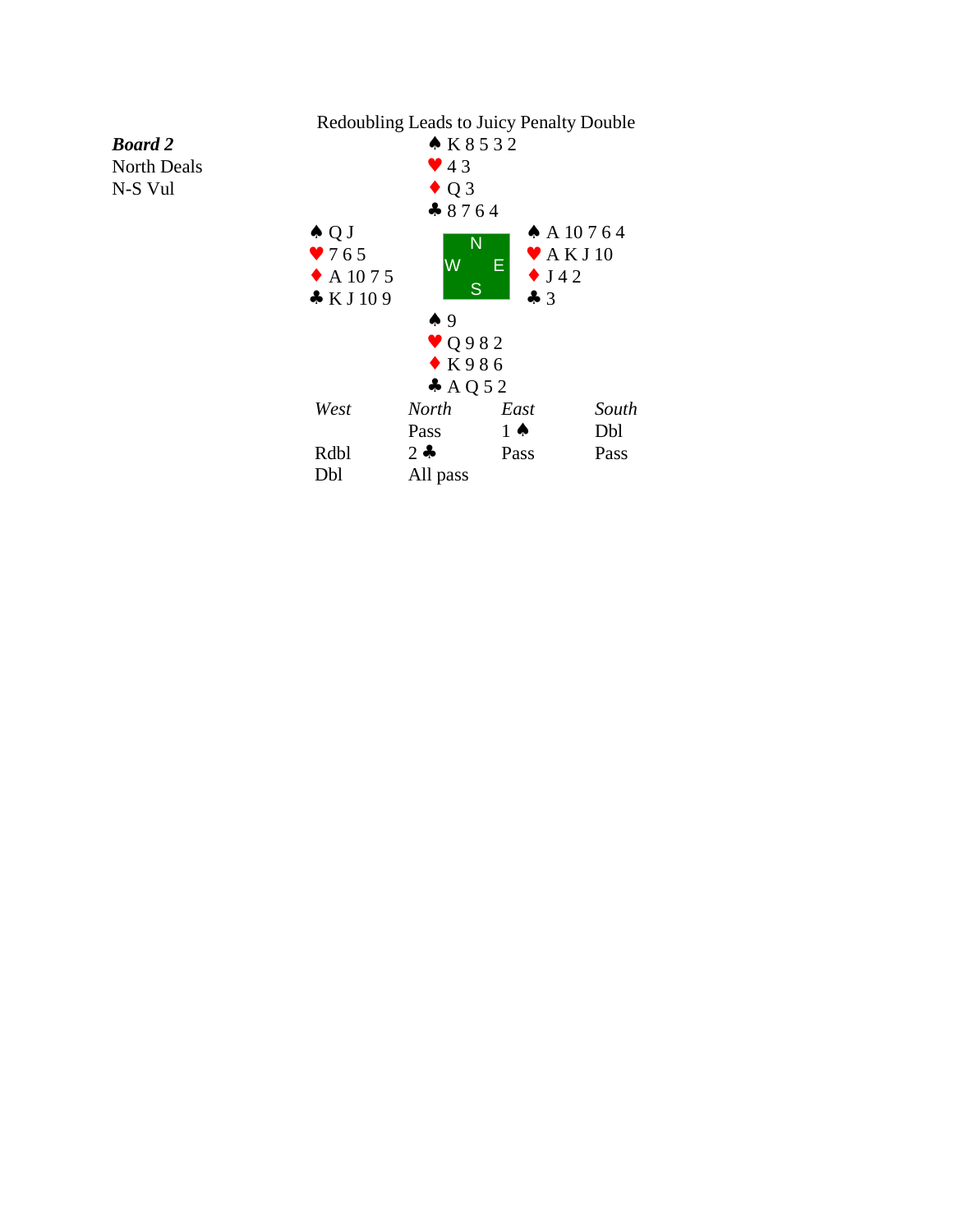

*Board 3*

Opps outbid you when it is your hand  $=$  double them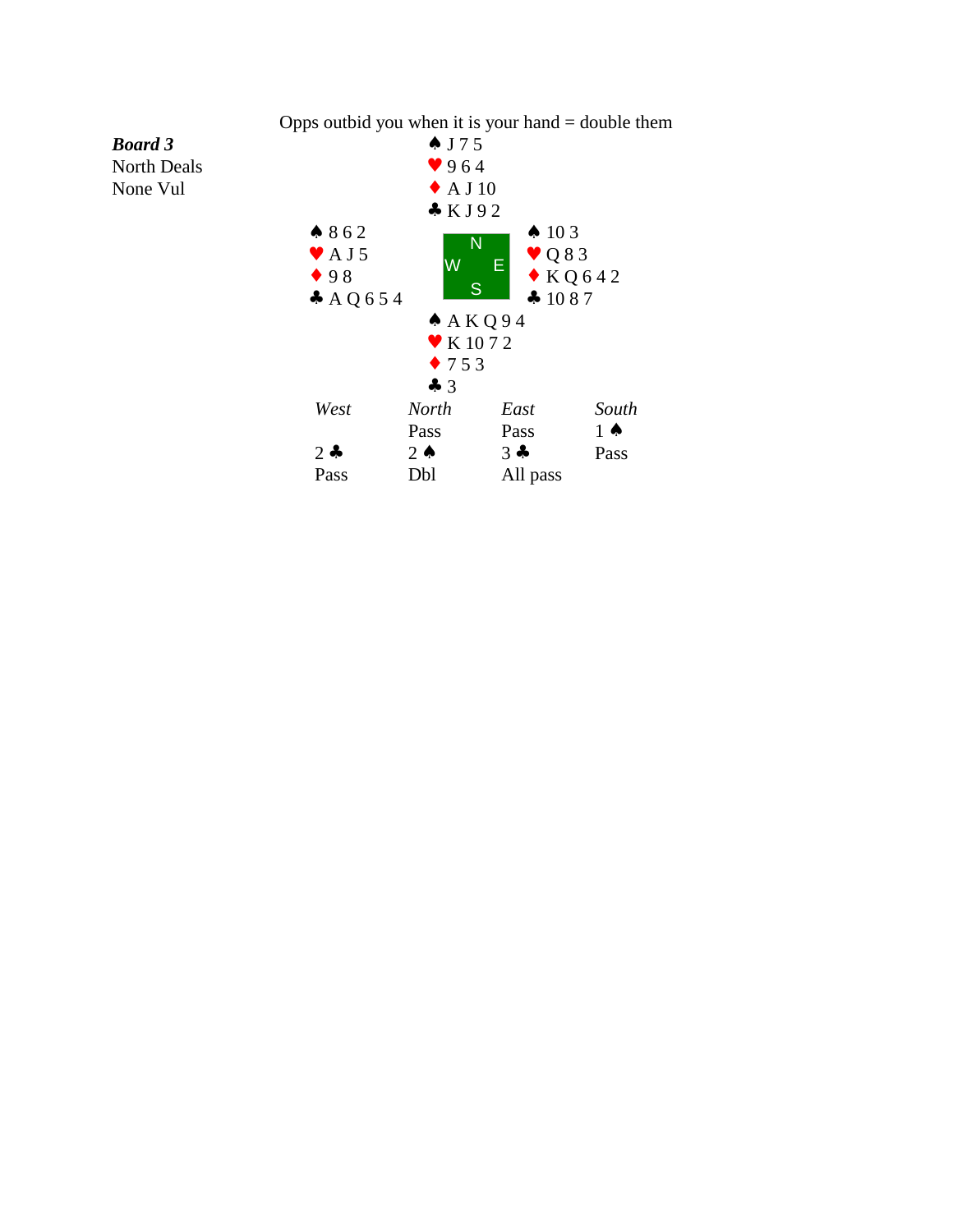

North Deals None Vul

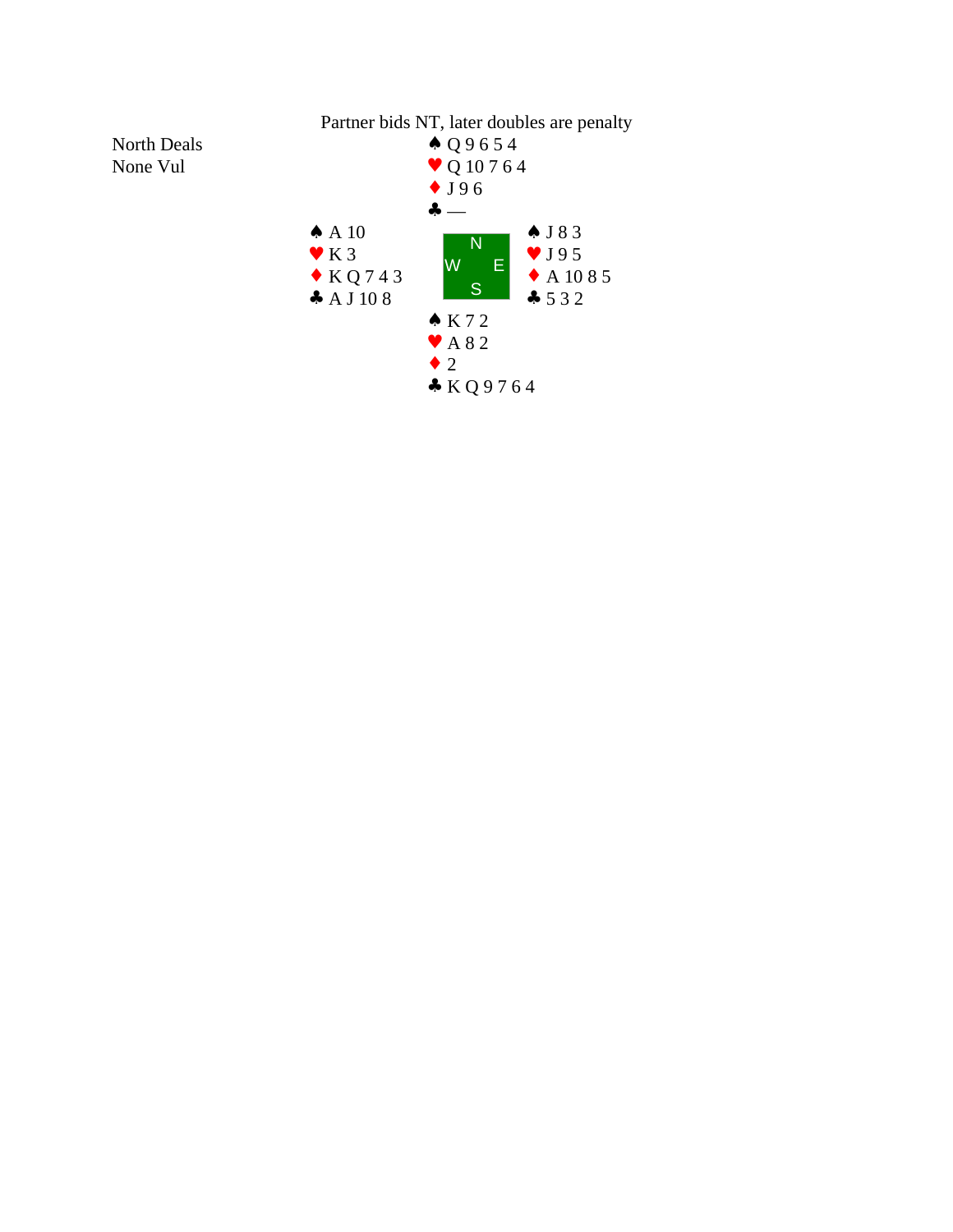

Creep to game and cards are stacked against you

## *Board 5*

North Deals None Vul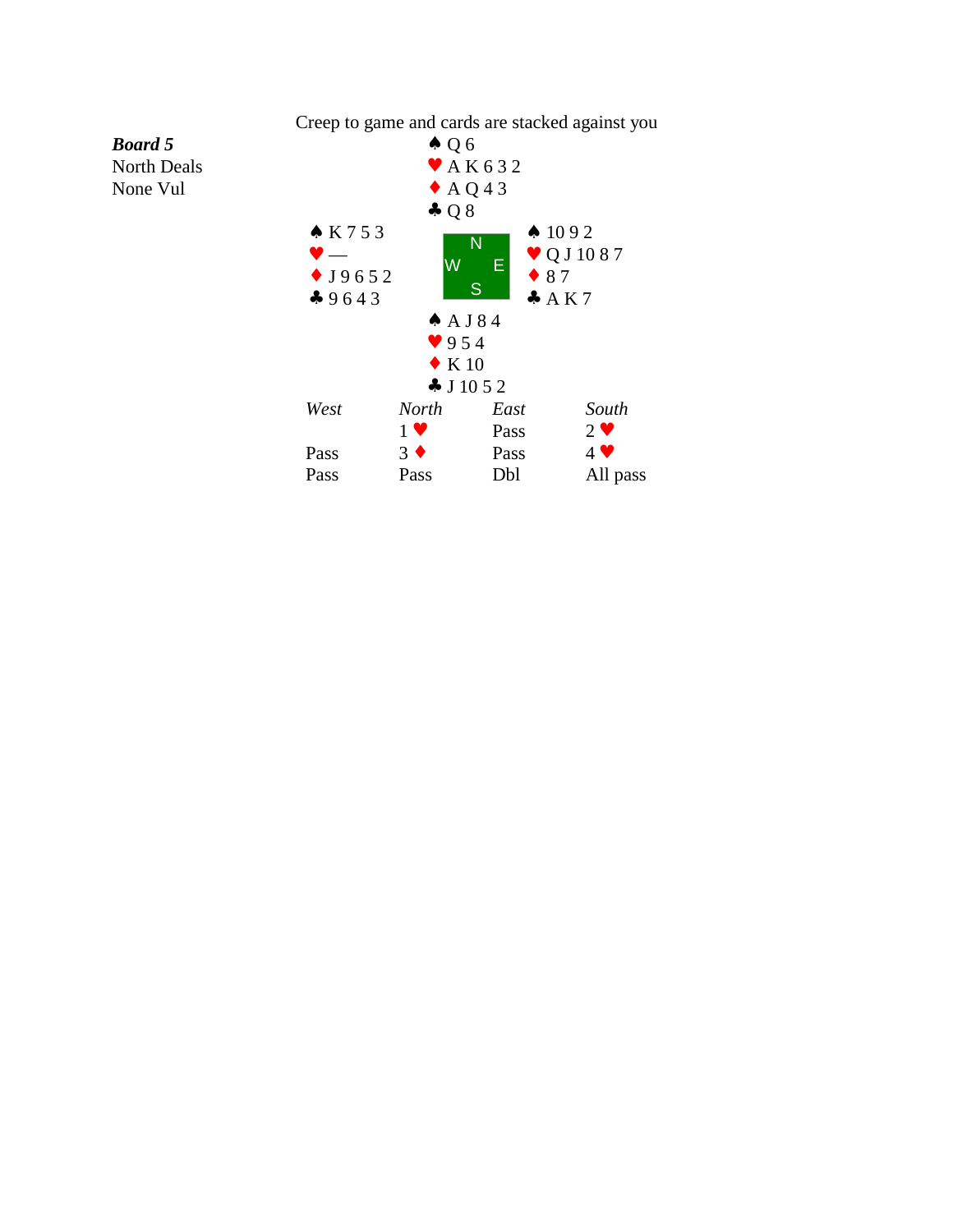